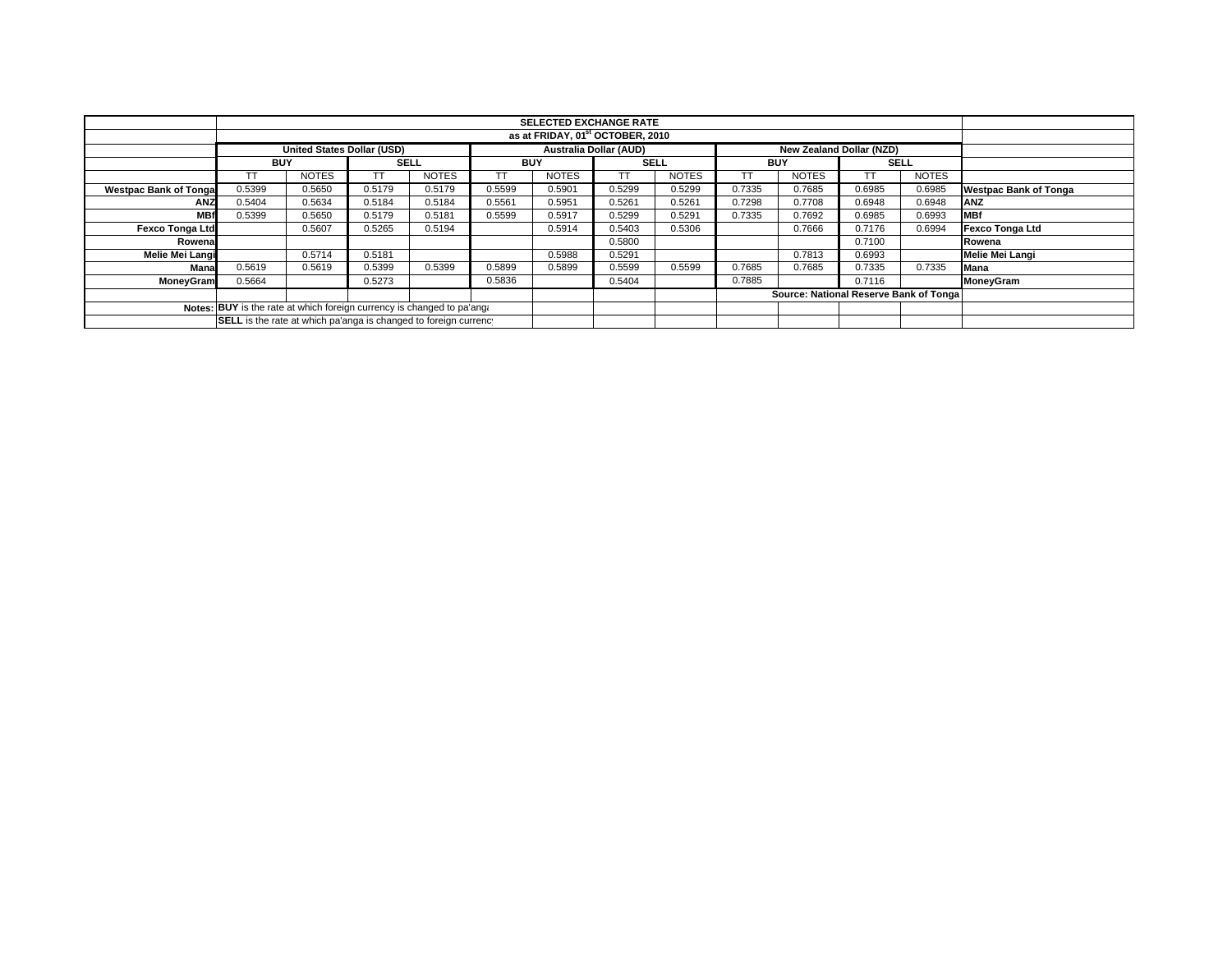|                               |                                                                        |                                   |             |              |                               | <b>SELECTED EXCHANGE RATE</b> |             |              |            |                                        |             |              |                              |
|-------------------------------|------------------------------------------------------------------------|-----------------------------------|-------------|--------------|-------------------------------|-------------------------------|-------------|--------------|------------|----------------------------------------|-------------|--------------|------------------------------|
|                               | as at FRIDAY, 08th OCTOBER, 2010                                       |                                   |             |              |                               |                               |             |              |            |                                        |             |              |                              |
|                               |                                                                        | <b>United States Dollar (USD)</b> |             |              | <b>Australia Dollar (AUD)</b> |                               |             |              |            | New Zealand Dollar (NZD)               |             |              |                              |
|                               | <b>BUY</b>                                                             |                                   | <b>SELL</b> |              | <b>BUY</b>                    |                               | <b>SELL</b> |              | <b>BUY</b> |                                        | <b>SELL</b> |              |                              |
|                               |                                                                        | <b>NOTES</b>                      |             | <b>NOTES</b> |                               | <b>NOTES</b>                  | <b>TT</b>   | <b>NOTES</b> |            | <b>NOTES</b>                           |             | <b>NOTES</b> |                              |
| <b>Westpac Bank of Tongal</b> | 0.5464                                                                 | 0.5721                            | 0.5244      | 0.5244       | 0.5579                        | 0.5879                        | 0.5279      | 0.5279       | 0.7267     | 0.7610                                 | 0.6917      | 0.6917       | <b>Westpac Bank of Tonga</b> |
| <b>ANZ</b>                    | 0.5470                                                                 | 0.5700                            | 0.5250      | 0.5250       | 0.5547                        | 0.5937                        | 0.5247      | 0.5247       | 0.7244     | 0.7654                                 | 0.6894      | 0.6894       | <b>IANZ</b>                  |
| <b>MBf</b>                    | 0.5464                                                                 | 0.5714                            | 0.5244      | 0.5236       | 0.5579                        | 0.5882                        | 0.5279      | 0.5291       | 0.7267     | 0.7576                                 | 0.6917      | 0.6897       | <b>IMBf</b>                  |
| <b>Fexco Tonga Ltd</b>        |                                                                        | 0.5675                            | 0.5318      | 0.5257       |                               | 0.5899                        | 0.5364      | 0.5292       |            | 0.7609                                 | 0.7092      | 0.6942       | <b>Fexco Tonga Ltd</b>       |
| Melie Mei Langi               |                                                                        | 0.5780                            | 0.5236      |              |                               | 0.5952                        | 0.5291      |              |            | 0.7752                                 | 0.6897      |              | <b>Melie Mei Langi</b>       |
| MoneyGram                     | 0.5696                                                                 |                                   | 0.5303      |              | 0.5776                        |                               | 0.5348      |              | 0.7759     |                                        | 0.7002      |              | MoneyGram                    |
|                               |                                                                        |                                   |             |              |                               |                               |             |              |            | Source: National Reserve Bank of Tonga |             |              |                              |
|                               | Notes: BUY is the rate at which foreign currency is changed to pa'ang: |                                   |             |              |                               |                               |             |              |            |                                        |             |              |                              |
|                               | SELL is the rate at which pa'anga is changed to foreign currency       |                                   |             |              |                               |                               |             |              |            |                                        |             |              |                              |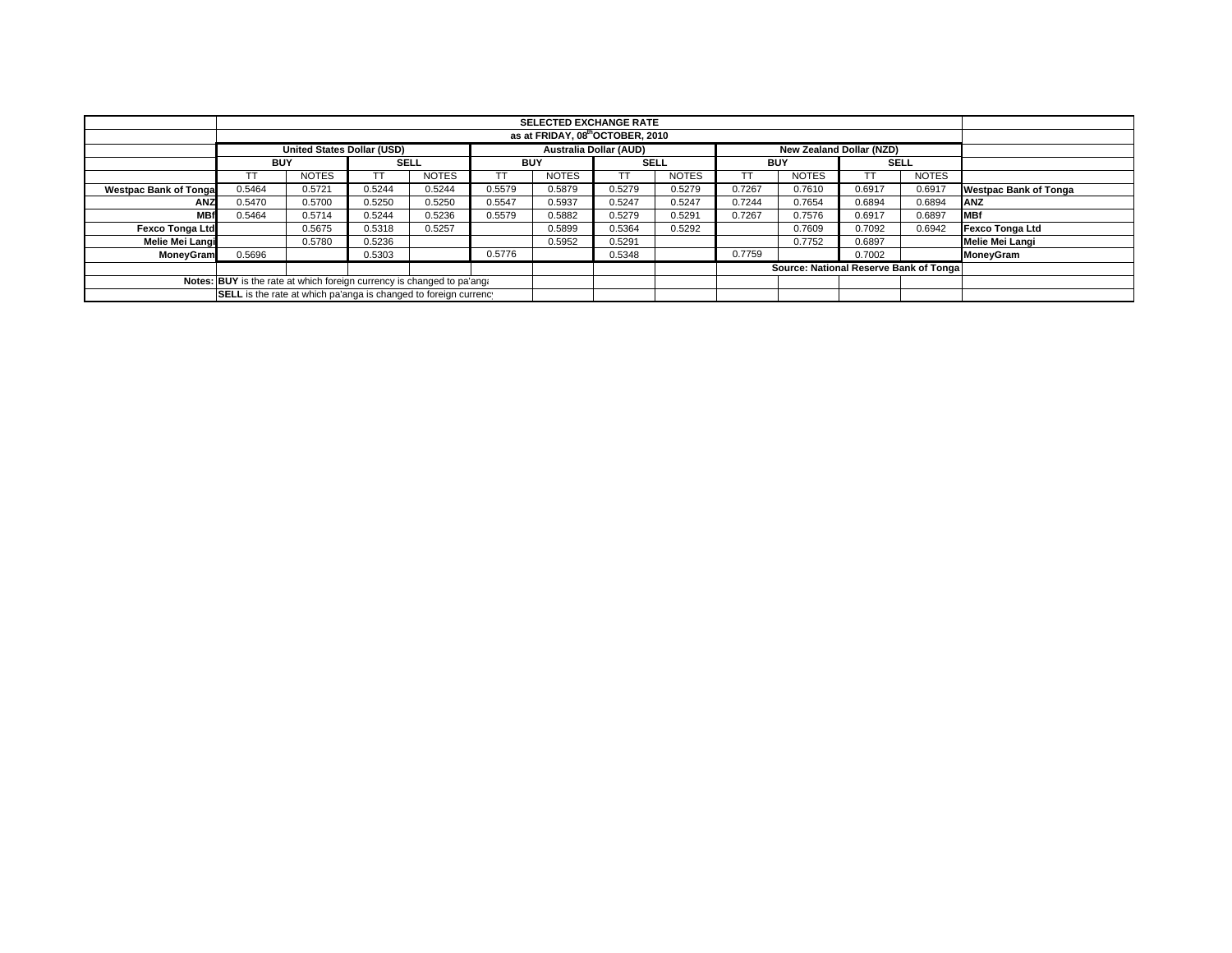|                              |                                                                        |                                   |             |              |                               | <b>SELECTED EXCHANGE RATE</b> |             |              |            |                                 |                                        |              |                              |
|------------------------------|------------------------------------------------------------------------|-----------------------------------|-------------|--------------|-------------------------------|-------------------------------|-------------|--------------|------------|---------------------------------|----------------------------------------|--------------|------------------------------|
|                              | as at FRIDAY, 15th OCTOBER, 2010                                       |                                   |             |              |                               |                               |             |              |            |                                 |                                        |              |                              |
|                              |                                                                        | <b>United States Dollar (USD)</b> |             |              | <b>Australia Dollar (AUD)</b> |                               |             |              |            | <b>New Zealand Dollar (NZD)</b> |                                        |              |                              |
|                              | <b>BUY</b>                                                             |                                   | <b>SELL</b> |              | <b>BUY</b>                    |                               | <b>SELL</b> |              | <b>BUY</b> |                                 | <b>SELL</b>                            |              |                              |
|                              |                                                                        | <b>NOTES</b>                      | TT          | <b>NOTES</b> | TT                            | <b>NOTES</b>                  | ТT          | <b>NOTES</b> |            | <b>NOTES</b>                    |                                        | <b>NOTES</b> |                              |
| <b>Westpac Bank of Tonga</b> | 0.5513                                                                 | 0.5774                            | 0.5293      | 0.5293       | 0.5570                        | 0.5870                        | 0.5270      | 0.5270       | 0.7272     | 0.7615                          | 0.6922                                 | 0.6922       | <b>Westpac Bank of Tonga</b> |
| <b>ANZ</b>                   | 0.5520                                                                 | 0.5750                            | 0.5300      | 0.5300       | 0.5527                        | 0.5917                        | 0.5227      | 0.5227       | 0.7229     | 0.7639                          | 0.6879                                 | 0.6879       | <b>ANZ</b>                   |
| <b>MBf</b>                   | 0.5513                                                                 | 0.5780                            | 0.5293      | 0.5291       | 0.5570                        | 0.5882                        | 0.5270      | 0.5263       | 0.7272     | 0.7634                          | 0.6922                                 | 0.6944       | <b>IMBf</b>                  |
| <b>Fexco Tonga Ltd</b>       |                                                                        | 0.5727                            | 0.5373      | 0.5306       |                               | 0.5877                        | 0.5356      | 0.5273       |            | 0.7593                          | 0.7083                                 | 0.6927       | Fexco Tonga Ltd              |
| Rowena                       |                                                                        |                                   |             |              |                               |                               | 0.5800      |              |            |                                 | 0.7100                                 |              | Rowena                       |
| Melie Mei Langi              |                                                                        | 0.5814                            | 0.5291      |              |                               | 0.5917                        | 0.5263      |              |            | 0.7692                          | 0.6944                                 |              | Melie Mei Langi              |
| Mana                         | 0.5733                                                                 | 0.5733                            | 0.5513      | 0.5513       | 0.5870                        | 0.5870                        | 0.5570      | 0.5570       | 0.7622     | 0.7622                          | 0.7272                                 | 0.7272       | <b>Mana</b>                  |
|                              |                                                                        |                                   |             |              |                               |                               |             |              |            |                                 | Source: National Reserve Bank of Tonga |              |                              |
|                              | Notes: BUY is the rate at which foreign currency is changed to pa'ang: |                                   |             |              |                               |                               |             |              |            |                                 |                                        |              |                              |
|                              | SELL is the rate at which pa'anga is changed to foreign currency       |                                   |             |              |                               |                               |             |              |            |                                 |                                        |              |                              |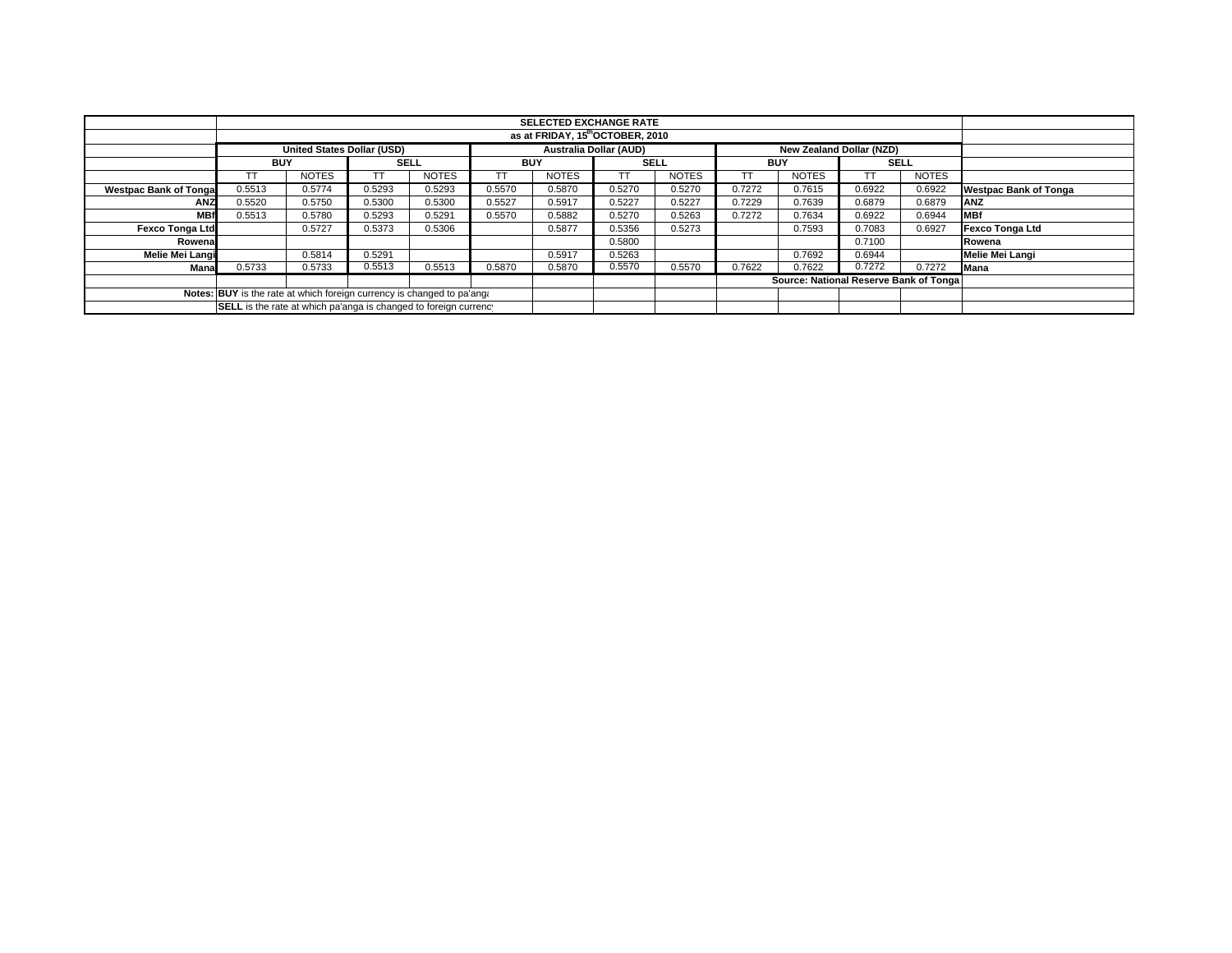|                               |                                                                               |                                   |        |              |        | <b>SELECTED EXCHANGE RATE</b> |             |              |            |                                        |        |              |                              |
|-------------------------------|-------------------------------------------------------------------------------|-----------------------------------|--------|--------------|--------|-------------------------------|-------------|--------------|------------|----------------------------------------|--------|--------------|------------------------------|
|                               | as at FRIDAY, 22 <sup>nd</sup> OCTOBER, 2010                                  |                                   |        |              |        |                               |             |              |            |                                        |        |              |                              |
|                               |                                                                               | <b>United States Dollar (USD)</b> |        |              |        | <b>Australia Dollar (AUD)</b> |             |              |            | New Zealand Dollar (NZD)               |        |              |                              |
|                               | <b>BUY</b>                                                                    |                                   |        | <b>SELL</b>  |        | <b>BUY</b>                    | <b>SELL</b> |              | <b>BUY</b> |                                        |        | <b>SELL</b>  |                              |
|                               |                                                                               | <b>NOTES</b>                      |        | <b>NOTES</b> |        | <b>NOTES</b>                  |             | <b>NOTES</b> | ТT         | <b>NOTES</b>                           | TТ     | <b>NOTES</b> |                              |
| <b>Westpac Bank of Tongal</b> | 0.5484                                                                        | 0.5743                            | 0.5264 | 0.5264       | 0.5617 | 0.5922                        | 0.5317      | 0.5317       | 0.7322     | 0.7671                                 | 0.6972 | 0.6972       | <b>Westpac Bank of Tonga</b> |
| <b>ANZ</b>                    | 0.5491                                                                        | 0.5721                            | 0.5271 | 0.5271       | 0.5585 | 0.5975                        | 0.5285      | 0.5285       | 0.7300     | 0.7710                                 | 0.6950 | 0.6950       | <b>ANZ</b>                   |
| <b>MBf</b>                    | 0.5484                                                                        | 0.5747                            | 0.5264 | 0.5263       | 0.5617 | 0.5917                        | 0.5317      | 0.5319       | 0.7322     | 0.7692                                 | 0.6972 | 0.6993       | <b>MBf</b>                   |
| <b>Fexco Tonga Ltd</b>        |                                                                               | 0.5697                            | 0.5351 | 0.5278       |        | 0.5939                        | 0.5420      | 0.5329       |            | 0.7668                                 | 0.7175 | 0.6996       | <b>Fexco Tonga Ltd</b>       |
| Melie Mei Langi               |                                                                               | 0.5780                            | 0.5263 |              |        | 0.5988                        | 0.5319      |              |            | 0.7752                                 | 0.6993 |              | Melie Mei Langi              |
| Manal                         | 0.5704                                                                        | 0.5704                            | 0.5484 | 0.5484       | 0.5917 | 0.5917                        | 0.5617      | 0.5617       | 0.7672     | 0.7672                                 | 0.7322 | 0.7322       | Mana                         |
|                               |                                                                               |                                   |        |              |        |                               |             |              |            | Source: National Reserve Bank of Tonga |        |              |                              |
|                               | <b>Notes: BUY</b> is the rate at which foreign currency is changed to pa'anga |                                   |        |              |        |                               |             |              |            |                                        |        |              |                              |
|                               | <b>SELL</b> is the rate at which pa'anga is changed to foreign currency       |                                   |        |              |        |                               |             |              |            |                                        |        |              |                              |